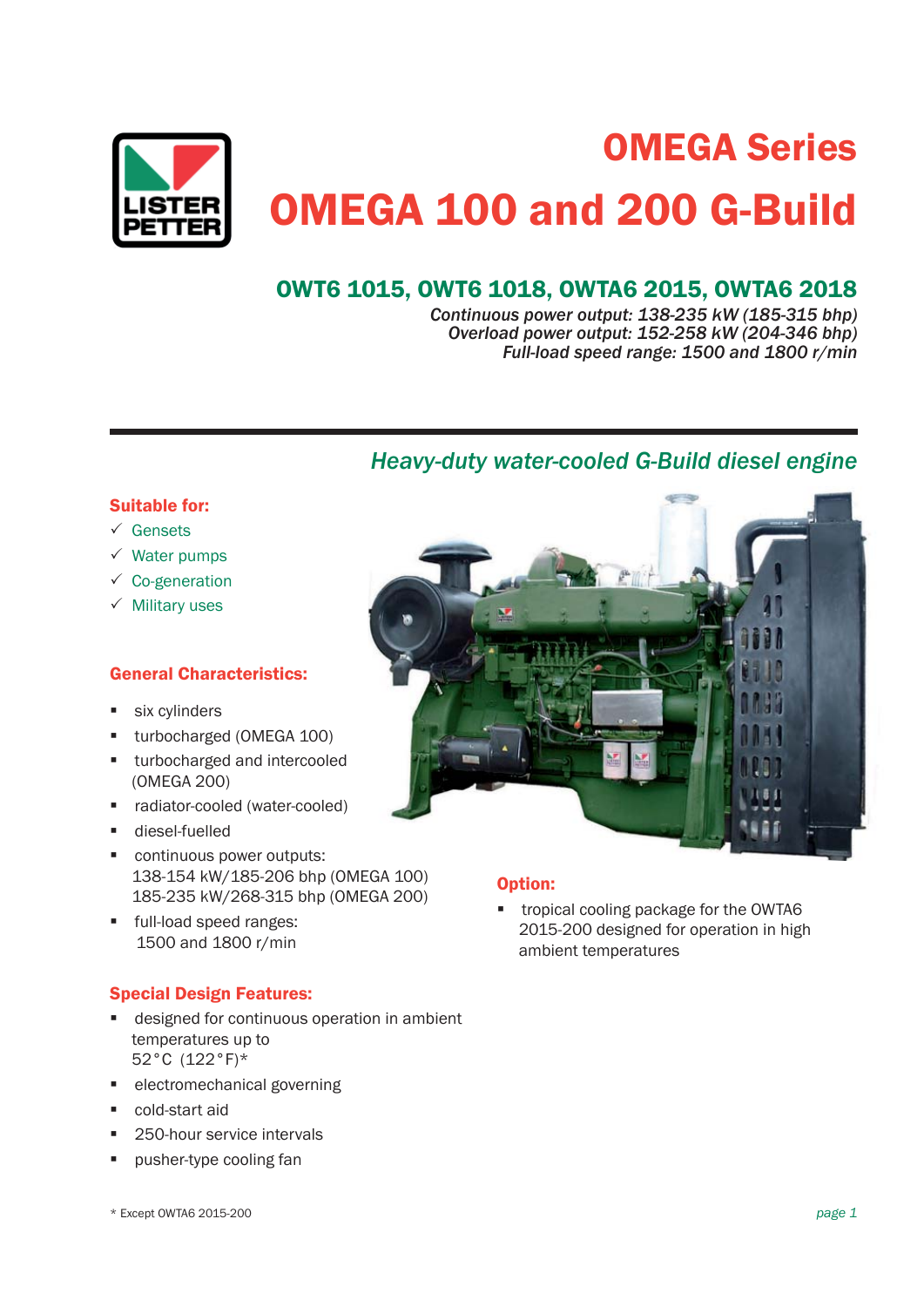# *OMEGA Series: OMEGA 100 and 200 G-Build Technical Data Sheet*

| Power Outputs <sup>1</sup> to ISO 3046 <sup>2</sup> |                               |                                |     |               |               |
|-----------------------------------------------------|-------------------------------|--------------------------------|-----|---------------|---------------|
|                                                     | <b>Engine Model</b>           |                                |     | 1500<br>r/min | 1800<br>r/min |
|                                                     | OWT <sub>6</sub><br>1015-138  | <b>Continuous power</b>        | kWm | 138           |               |
|                                                     |                               |                                | bhp | 185           |               |
|                                                     |                               | Overload power                 | kWm | 152           |               |
| OMEGA 100                                           |                               |                                | bhp | 204           |               |
| <b>G-Build</b>                                      | OWT6<br>1018-154              | <b>Continuous power</b>        | kWm |               | 154           |
|                                                     |                               |                                | bhp |               | 206           |
|                                                     |                               | <b>Overload power</b>          | kWm |               | 169           |
|                                                     |                               |                                | bhp |               | 226           |
| OMEGA 200<br><b>G-Build</b>                         | OWT6<br>2015-185              | <b>Continuous power</b>        | kWm | 185           |               |
|                                                     |                               |                                | bhp | 248           |               |
|                                                     |                               | Overload power                 | kWm | 203           |               |
|                                                     |                               |                                | bhp | 272           |               |
|                                                     | OWT <sub>6</sub><br>2015-2003 |                                | kWm | 200           |               |
|                                                     |                               | <b>Continuous power</b><br>bhp |     | 268           |               |
|                                                     |                               | Overload power                 | kWm | 220           |               |
|                                                     |                               |                                | bhp | 295           |               |
|                                                     | OWT <sub>6</sub><br>2018-235  | <b>Continuous power</b>        | kWm |               | 235           |
|                                                     |                               |                                | bhp |               | 315           |
|                                                     |                               | Overload power                 | kWm |               | 258           |
|                                                     |                               |                                | bhp |               | 346           |

#### Notes

1. Power ratings are measured at the flywheel end. See rating definitions below.

2. Power ratings and fuel consumption figures apply to a fully run-in, non-derated engine without a radiator and fan fitted, and without powerabsorbing accessories or transmission equipment.

## Rating Definitions, to ISO 3046 *Fixed speed power: continuous power (ICN)*

The power in kW which the engine is capable of delivering continuously at the stated crankshaft speed, under conditions of 100 kPa barometric pressure, 30% relative humidity and 25°C air inlet temperature, provided that the engine is overhauled and maintained in good operating condition and that fuel to BS EN 590 Class A1 or A2, and lubricating oils to the correct performance specification and viscosity classification as recommended by Lister Petter Limited, are used.

## *Fixed speed power: overload power (ICXN)*

The maximum power in kW which the engine is capable of delivering intermittently at the stated crankshaft speed for a period not exceeding one hour in any period of twelve hours continuous running, immediately after working at the continuous power, under the conditions specified in (1) above.

## *De-rating*

For non-standard site conditions, reference should be made to relevant BS, ISO and DIN standards.

The overload capability applies to a fully run-in engine. This is normally attained after a running period of about 50 hours .

3. If the OWTA6 2015-200 is for use in high ambient temperatures, the optional tropical cooling package is recommended. Please ask your sales representative for more information.

| <b>Fuel Consumption<sup>2</sup></b>   |                               |       |               |               |
|---------------------------------------|-------------------------------|-------|---------------|---------------|
|                                       | <b>Engine</b><br><b>Model</b> |       | 1500<br>r/min | 1800<br>r/min |
| <b>OMEGA</b><br>100<br><b>G-Build</b> | OWT <sub>6</sub><br>1015-138  | g/kWh | 220           |               |
|                                       | OWT <sub>6</sub><br>1018-154  | g/kWh |               | 225           |
| <b>OMEGA</b><br>200<br><b>G-Build</b> | OWT <sub>6</sub><br>2015-185  | g/kWh | 205           |               |
|                                       | OWT <sub>6</sub><br>2015-2003 | g/kWh | 205           |               |
|                                       | OWT <sub>6</sub><br>2018-235  | g/kWh |               | 210           |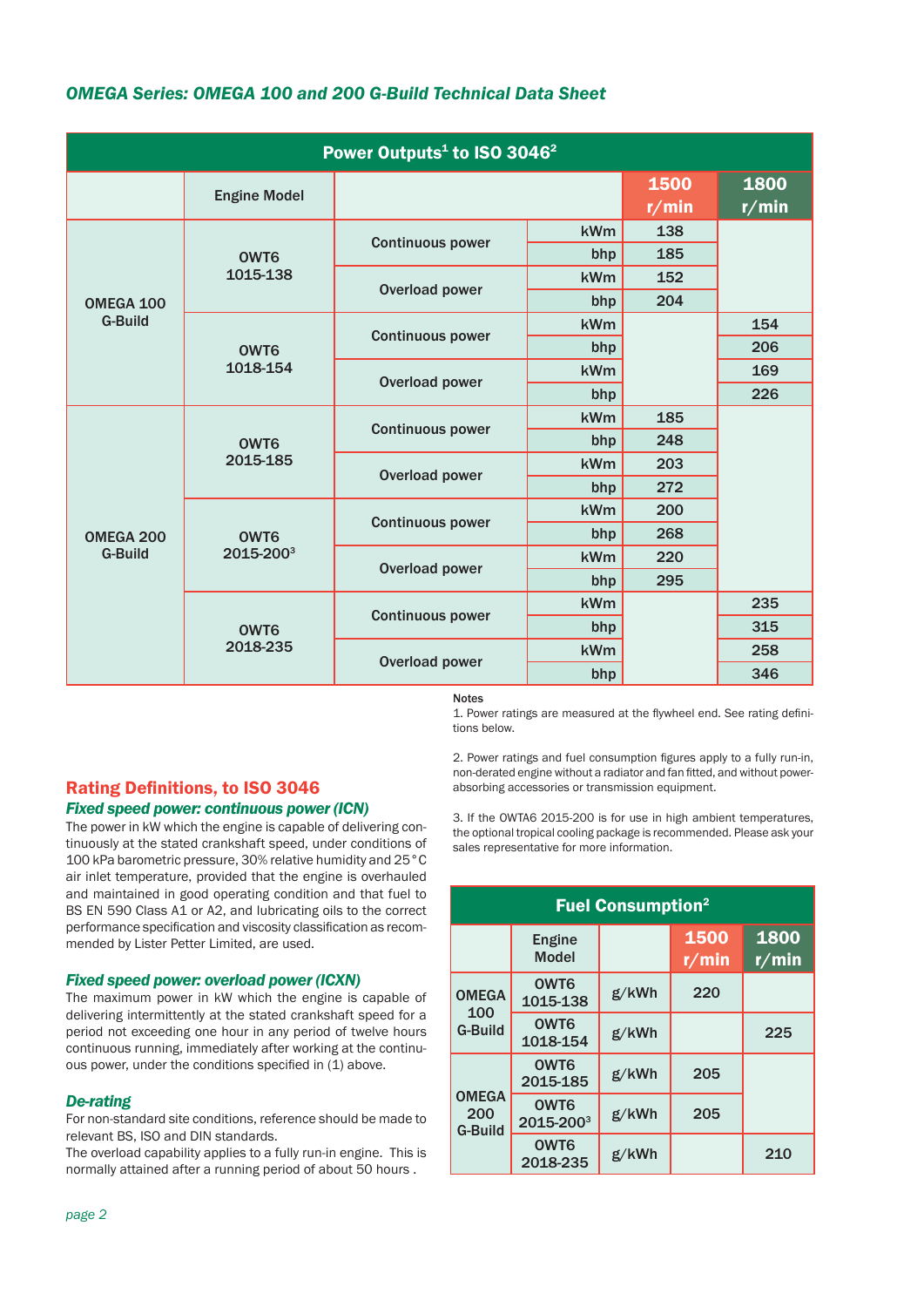# *OMEGA Series: OMEGA 100 and 200 G-Build Technical Data Sheet*

| <b>Technical Data</b>                              |                     |                     |                           |  |
|----------------------------------------------------|---------------------|---------------------|---------------------------|--|
|                                                    |                     | OWT <sub>6</sub>    | OWTA6                     |  |
| Type of fuel injection                             |                     | <b>Direct</b>       | <b>Direct</b>             |  |
| <b>Number of cylinders</b>                         |                     | 6                   | 6                         |  |
| <b>Aspiration</b>                                  |                     | <b>Turbocharged</b> | Turbocharged, intercooled |  |
| Direction of rotation, looking on the flywheel end |                     | Anticlockwise       | Anticlockwise             |  |
|                                                    | mm                  | 126                 | 126                       |  |
| Nominal cylinder bore                              | in                  | 4.96                | 4.96                      |  |
| <b>Stroke</b>                                      | mm                  | 130                 | 130                       |  |
|                                                    | <sub>in</sub>       | 5.12                | 5.12                      |  |
| <b>Total cylinder capacity</b>                     | litre               | 9.726               | 9.726                     |  |
|                                                    | in <sup>3</sup>     | 593.5               | 593.5                     |  |
| <b>Compression ratio</b>                           |                     | 16.5:1              | 16.5:1                    |  |
| Minimum full-load speed                            | r/min               | 1500                | 1500                      |  |
| Lubricating-oil pressure: mean, and with           | bar                 | 3.5                 | 3.5                       |  |
| the oil at 110 $^{\circ}$ C (230 $^{\circ}$ F)     | Ibf in <sup>2</sup> | 51                  | 51                        |  |

## Equipment and Features

- **\*** twin lubricating-oil filters
- $\blacksquare$  twin fuel filters
- heavy-duty air cleaner,  $9<sup>1</sup>/2$ "
- 24-Volt electric starting (starter motor power: 5.4 kW)
- 24-Volt, 35-Amp, battery-charging alternator
- Bosch P type high-pressure fuel injection pump
- anticlockwise rotation (looking on flywheel end)
- **SAE 14" flywheel**
- SAE 1 flywheel housing
- **forged steel crankshaft**
- **n** internal crankcase breather system
- **engine support feet**
- $\blacksquare$  radiator and guard (OMEGA 100)\*
- $\blacksquare$  radiator/intercooler and guard (OMEGA 200)\*
- oil cooler
- **•** operators' handbook

## **Warranty**

- standard: two years
- optional: five years

Conditions apply.

<sup>\*</sup> Supplied separately. See also note 3.